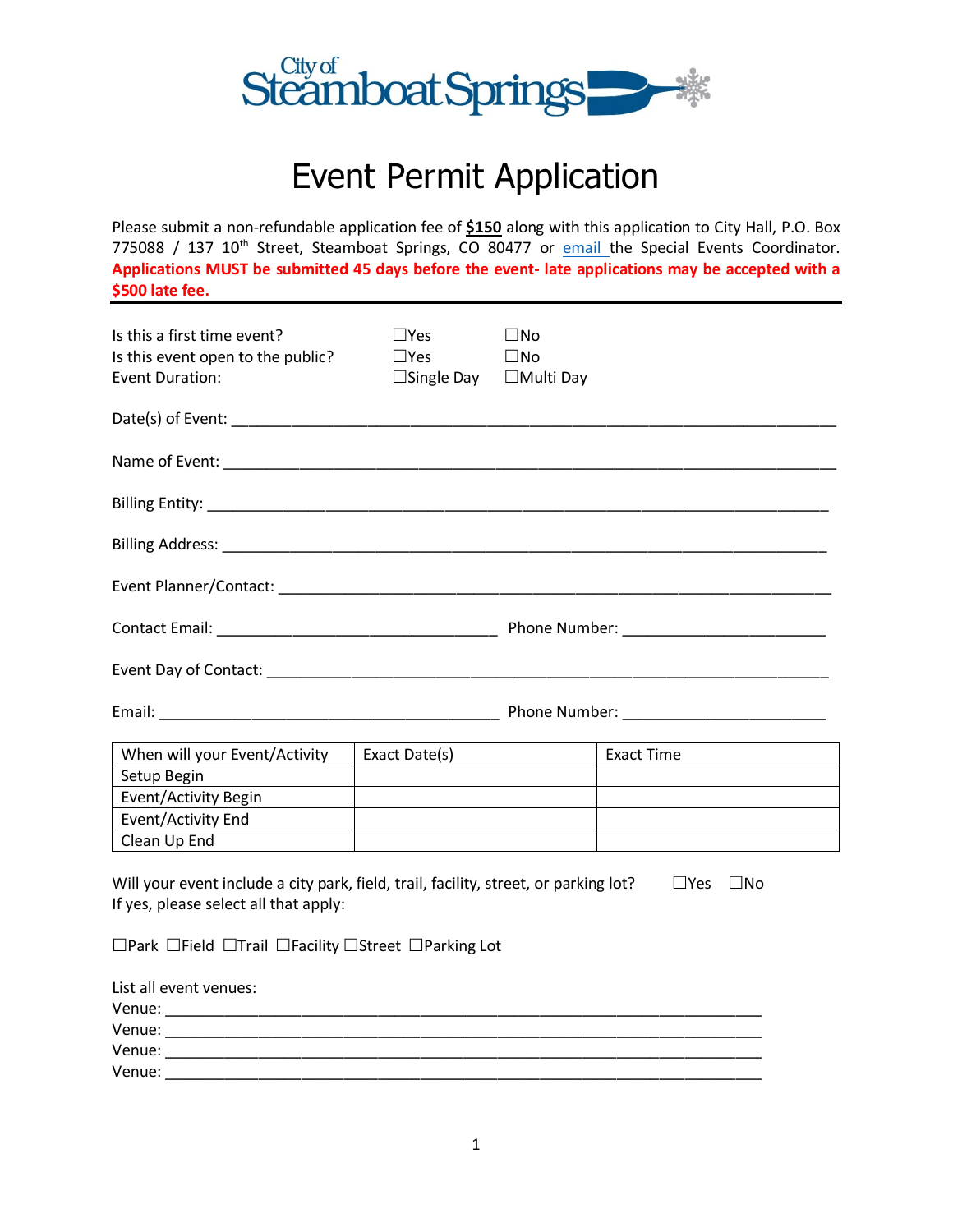Venues may require a [reservation.](http://steamboatsprings.net/212/Facility-Rentals) If your event is on private property, please include a letter of permission from the property owner. Venue maps will include allowed area of use and designated areas for vendors, tents, trash/recycling, port-a-lets, liquor fencing, and parking.

Will you be charging admission?  $\Box$  Yes  $\Box$  No

Estimated number: \_\_\_\_\_\_\_\_ Participants \_\_\_\_\_\_\_\_ Spectators \_\_\_\_\_\_\_\_ Vendors \_\_\_\_\_\_\_\_ Event-related vehicles (motorized or non-motorized)

Trash and Recycling

The City requires event organizers to provide trash and recycling (aluminum, glass, plastic) receptacles at all venues:

1 receptacle per 50 people if food is provided

1 receptacle per 100 people if no food is provided.

All venues require trash and recycling and events mus[t email](mailto:rlundy@steamboatsprings.net?subject=Special%20Event-%20Recycling%20and%20Trash%20Photo) a photo documenting trash and recycling clean up. Please list below who will be handling trash and recycling clean up:

Portable Toilets

\_\_\_\_\_\_\_\_\_\_\_\_\_\_\_\_\_\_\_\_\_\_\_\_\_\_\_\_\_

The City requires that portable toilets be provided for events in which the venue does not have adequate toilet capacity- 1 portable toilet per 100 people.

Estimated number: <br> Portable toilets

| <b>Fees</b><br>(Subject to change) |                                |
|------------------------------------|--------------------------------|
| Application                        | \$150                          |
| Parks/Open Space                   | \$30/hour, maximum \$240/day   |
| Fields (Youth)                     | \$12/hour, maximum of \$72/day |
| Fields (Adult)                     | \$14/hour, maximum of \$84/day |
| Trails                             | \$3/participant                |
| Rodeo Arenas                       | \$640/day                      |
| Rodeo Facility                     | \$30/hour, maximum \$240/day   |
| <b>Streets</b>                     | \$30/hour, maximum \$240/day   |
| Police Officer                     | \$69/hour                      |
| <b>Community Service Officer</b>   | \$34/hour                      |

**Please indicate all activities that will apply to your event. Depending upon activities, applicants may be required to provide additional documentation before a final permit is issued.**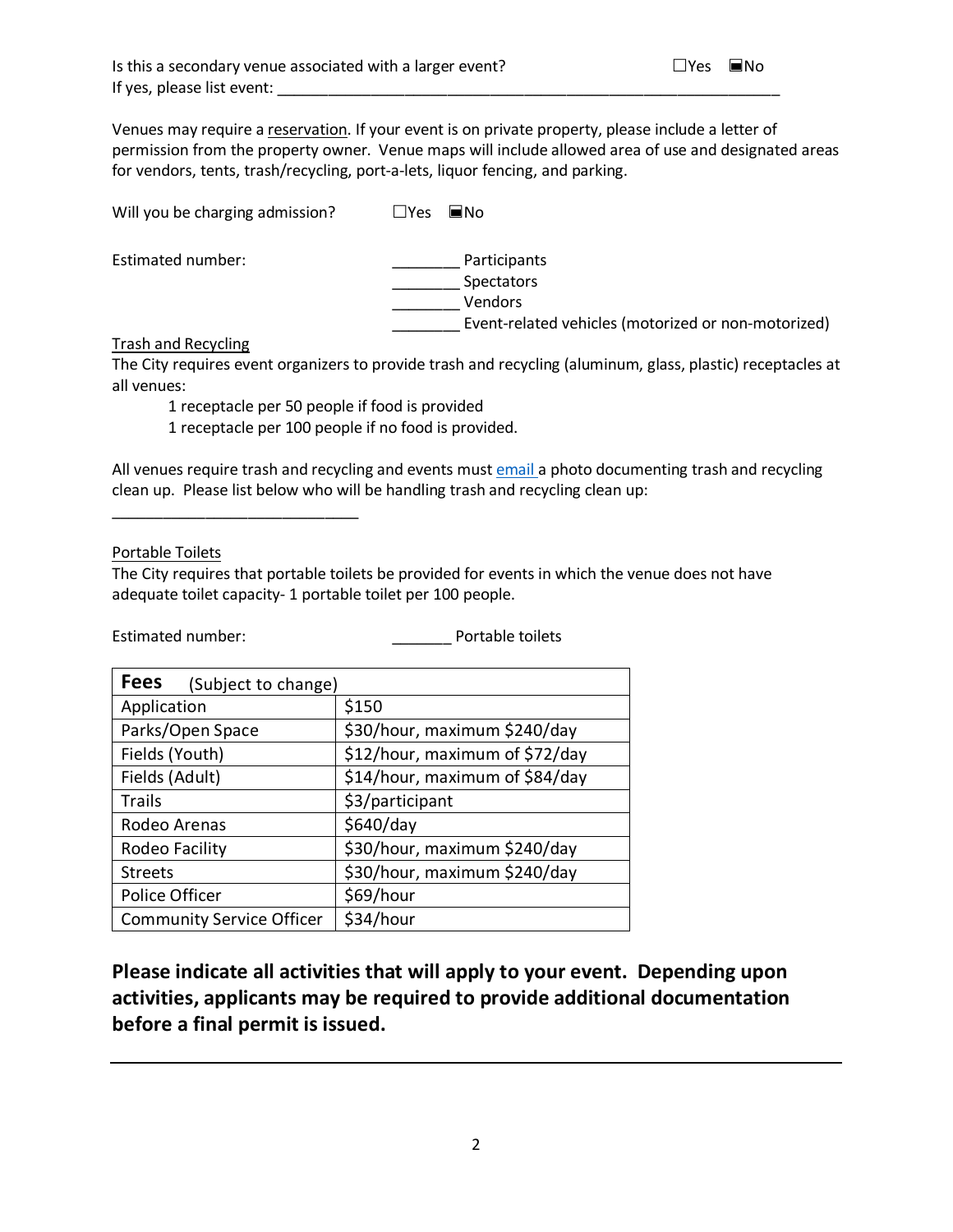Please indicate the number of tents and sizes below. Tents and canopies over 400 square feet will require a separate permit and inspection fee from Steamboat Springs Fire Prevention Services. More information about this permit can be obtained by contacting Fire Prevention Services at (970) 871-8216 or [email.](mailto:syaconiello@steamboatsprings.net?subject=Tent%20Permit)

| Number of Tents: | Size: |  |
|------------------|-------|--|
|                  | Size: |  |
|                  | Size: |  |
|                  | Size: |  |
|                  |       |  |

Will you have cooking tents or mobile cooking units (food trucks/trailers) at your event?  $\blacksquare$ Yes  $\Box$ No

If yes, please fill out the information below. A separate permit and inspection fee from Steamboat Springs Fire Prevention Services will be required. More information about this permit can be obtained by contacting Fire Prevention Services at (970) 871-8216 or [email.](mailto:syaconiello@steamboatsprings.net?subject=Tent%20Permit)

| Number of Cooking Tent Units:<br>Please list vendors:                              |                                                                                           |                    |           |
|------------------------------------------------------------------------------------|-------------------------------------------------------------------------------------------|--------------------|-----------|
| Number of Mobile Cooking Units:<br>Please list vendors:                            | the control of the control of the control of the control of the control of the control of |                    |           |
| Will your event need Emergency Personnel, Ambulance, or Fire Suppression services? |                                                                                           | $\blacksquare$ Yes | $\Box$ No |
| If yes, please list the entity providing the service(s):                           | City Emergency personnel will require an additional fee to provide standby services. More |                    |           |

information can be obtained by contacting Steamboat Springs Fire at (970) 871-8216. \_\_\_\_\_\_\_\_\_\_\_\_\_\_\_\_\_\_\_\_\_\_\_\_\_\_\_\_\_\_\_\_\_\_\_\_\_\_\_\_\_\_\_\_\_\_\_\_\_\_\_\_\_\_\_\_\_\_\_\_\_\_\_\_\_\_\_\_\_\_\_\_\_\_\_\_\_\_\_\_\_\_\_

Will your event include a fireworks display?  $\Box$  Yes  $\Box$  Yes  $\Box$  No

If yes, a firework permit from the Steamboat Springs Fire Prevention Services will be required. More information regarding this permit can be obtained by contacting Fire Prevention Services at (970) 871-8216.

\_\_\_\_\_\_\_\_\_\_\_\_\_\_\_\_\_\_\_\_\_\_\_\_\_\_\_\_\_\_\_\_\_\_\_\_\_\_\_\_\_\_\_\_\_\_\_\_\_\_\_\_\_\_\_\_\_\_\_\_\_\_\_\_\_\_\_\_\_\_\_\_\_\_\_\_\_\_\_\_\_\_\_\_\_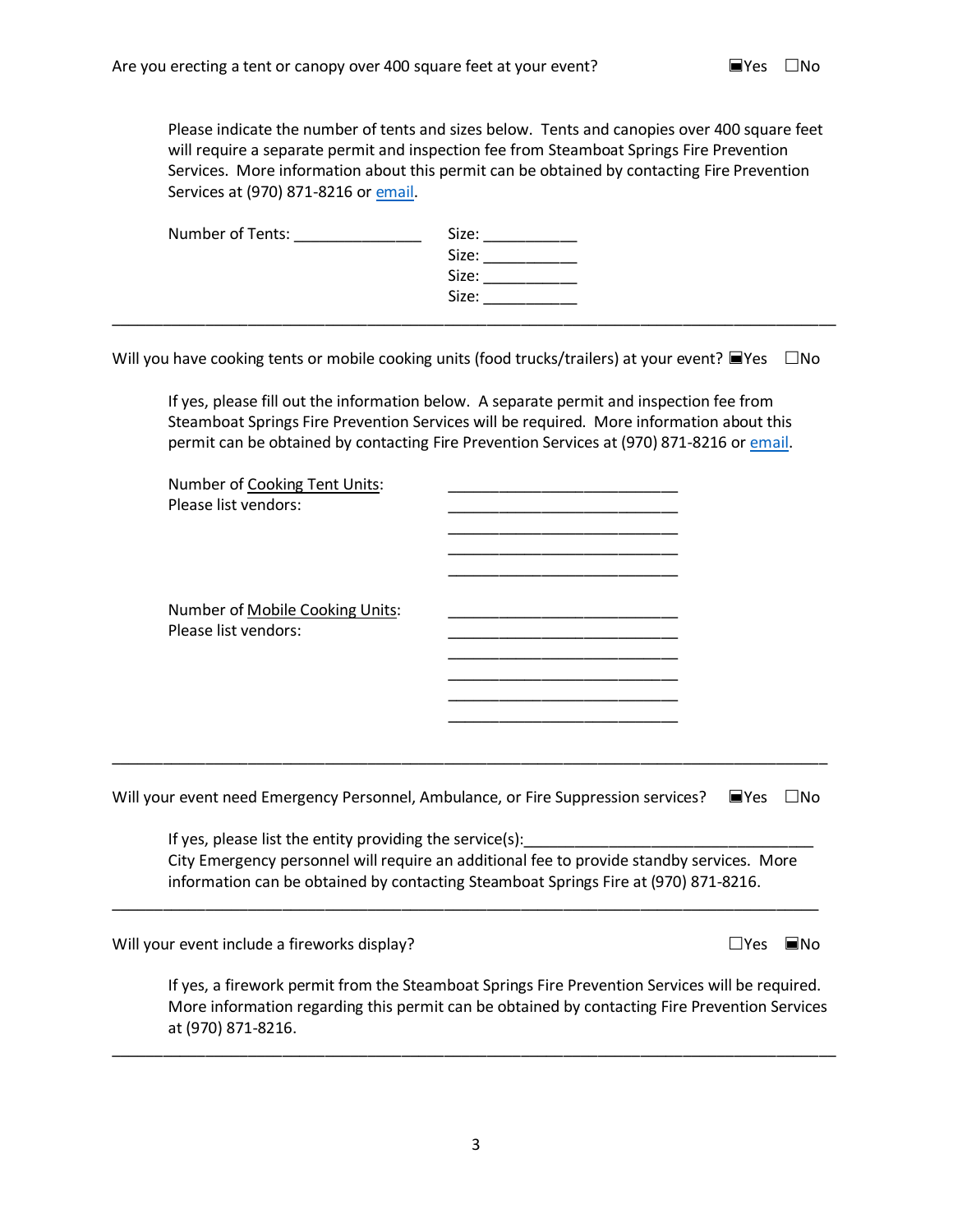Some vendors may require a city sales tax license. The event planner must submit a list of vendors with this application. [Contact t](mailto:salestax@steamboatsprings.net?subject=Special%20Event%20Sales%20Tax)he Sales Tax Department regarding event applications and deposits.

\_\_\_\_\_\_\_\_\_\_\_\_\_\_\_\_\_\_\_\_\_\_\_\_\_\_\_\_\_\_\_\_\_\_\_\_\_\_\_\_\_\_\_\_\_\_\_\_\_\_\_\_\_\_\_\_\_\_\_\_\_\_\_\_\_\_\_\_\_\_\_\_\_\_\_\_\_\_\_\_\_\_\_\_

| Are you serving/selling alcoholic beverages at your event?                                                                                                                                                                                                                                                                                 | $\blacksquare$ Yes | $\Box$ No   |
|--------------------------------------------------------------------------------------------------------------------------------------------------------------------------------------------------------------------------------------------------------------------------------------------------------------------------------------------|--------------------|-------------|
| If yes, a separate special event liquor permit is required. Please submit the application and<br>supporting documents to the City Clerk 30 days before your event. Only nonprofit entities may<br>apply for a special event liquor permit.                                                                                                 |                    |             |
| Will your event include filming?                                                                                                                                                                                                                                                                                                           | $N$ es             | $\Box$ No   |
| If yes, a separate film permit is required from the City Clerk. Please fill out the application and<br>return to jfranklin@steamboatsprings.net.                                                                                                                                                                                           |                    |             |
| Are you serving food at your event?                                                                                                                                                                                                                                                                                                        | $\sqcup$ Yes       | $\n  INO\n$ |
| If yes, please submit the following paperwork to the Routt County Department of Environmental<br>Health for review and approval. Questions concerning food at events can be emailed to Routt<br>County Environmental Health.                                                                                                               |                    |             |
| <b>Event Coordinator Application</b><br><b>Event Coordinator Vendor List</b><br><b>Vendor Application for Temporary Events</b>                                                                                                                                                                                                             |                    |             |
| Will Community Service officers or police officers be needed for your event?                                                                                                                                                                                                                                                               | $N$ es             | $\Box$ No   |
| If yes, please fill out the Request for Additional Law Enforcement Services. Note that some<br>venues require a minimum number of Community Service officers. For an extra fee, you are<br>allowed to request additional Community Service officers and Police officers to assist with<br>crowd control, traffic control, and/or security. |                    |             |
| Is this an event that uses city trails?                                                                                                                                                                                                                                                                                                    | ■Yes               | $\Box$ No   |
| If yes, a trail impact fee must be paid within two weeks of the completion of the event. Trail<br>impact fees are \$3/runner/biker/walker.                                                                                                                                                                                                 |                    |             |
| Will your event require "No Parking" signs, additional cones or barricades?                                                                                                                                                                                                                                                                | $\sqcup$ Yes       | $\Box$ No   |
| If yes, please fill out the Street Closure Request. Note that some venues require a minimum<br>number of cones and/or barricades.                                                                                                                                                                                                          |                    |             |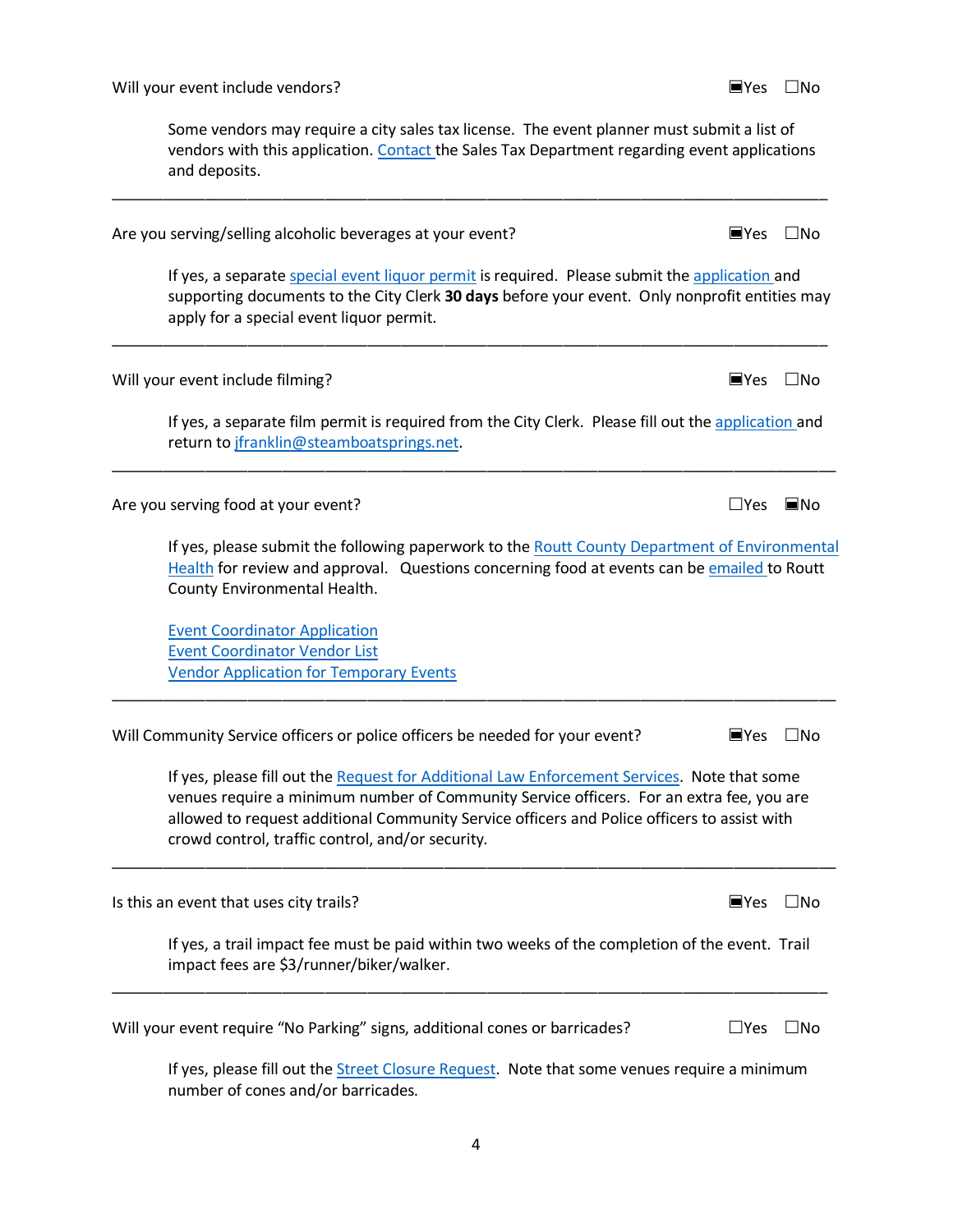| Will Steamboat Springs Transit services be needed?                                                                                                                                                                           | $\square$ Yes | IN <sub>O</sub> |
|------------------------------------------------------------------------------------------------------------------------------------------------------------------------------------------------------------------------------|---------------|-----------------|
| If yes, please contact Transit Operations. Special transit service may require an additional fee.                                                                                                                            |               |                 |
| Have you notified surrounding businesses and/or residents of potential street closures? $\Box$ Yes                                                                                                                           |               | $\Box$ No       |
| This notification must include the day(s) and time(s) of your event, the time(s) of the street<br>closure, and the streets to be closed for your event. Please include a copy of this notification<br>with this application. |               |                 |
| Will your event include flying drones?                                                                                                                                                                                       | $\Box$ Yes    | l INo           |
| If yes, to ensure safety the Steamboat Springs Airport MUST have a minimum of 2 hours notice<br>for drones flown within 5 miles of the airport. Contact the Airport FBO at (970) 879-1204 to<br>obtain permission.           |               |                 |
| Will amplified sound or a public address system be used?                                                                                                                                                                     | $\Box$ Yes    | $\square$ No    |
| If yes, please refer to Section 7-65 of the Municipal Code regarding maximum noise levels.                                                                                                                                   |               |                 |
| Will your event include a sign/banner on Lincoln Avenue?                                                                                                                                                                     | $\Box$ Yes    | IN <sub>O</sub> |
| If yes, contact the Steamboat Chamber and review the banner form guidelines.                                                                                                                                                 |               |                 |

\_\_\_\_\_\_\_\_\_\_\_\_\_\_\_\_\_\_\_\_\_\_\_\_\_\_\_\_\_\_\_\_\_\_\_\_\_\_\_\_\_\_\_\_\_\_\_\_\_\_\_\_\_\_\_\_\_\_\_\_\_\_\_\_\_\_\_\_\_\_\_\_\_\_\_\_\_\_\_\_\_\_\_\_

## **As the Applicant, you understand and agree to the following:**

- 1. To insure prompt processing of your application, submit ALL support materials and documentation with your application. Incomplete applications will be returned.
- 2. The applicant may incur additional expenses and permits from other City, County, or State jurisdictions.
- 3. A non-refundable application fee of \$150 must be submitted with the complete application.
- 4. The applicant agrees to abide by the following deadlines:

\_\_\_\_\_\_\_\_\_\_\_\_\_\_\_\_\_\_\_\_\_\_\_\_\_\_\_\_\_\_ \_\_\_\_\_\_\_\_\_\_\_\_\_\_

- a. Applicant Submission: No more than 365 days and no less than 45 days before the event. Late Applications: Late applications will incur a \$500 late fee.
- b. Venue Reservation: Existing event no more than 2 years; New events no more than 1 year; minimum 45 days before the event.
- c. Cancellation: No less than 15 calendar days before the event.
- d. Additional Services (Personnel and Equipment): No less than 45 days before the event.
- 5. The applicant is required to attend pre and post event meetings with City staff.

Applicant Signature Date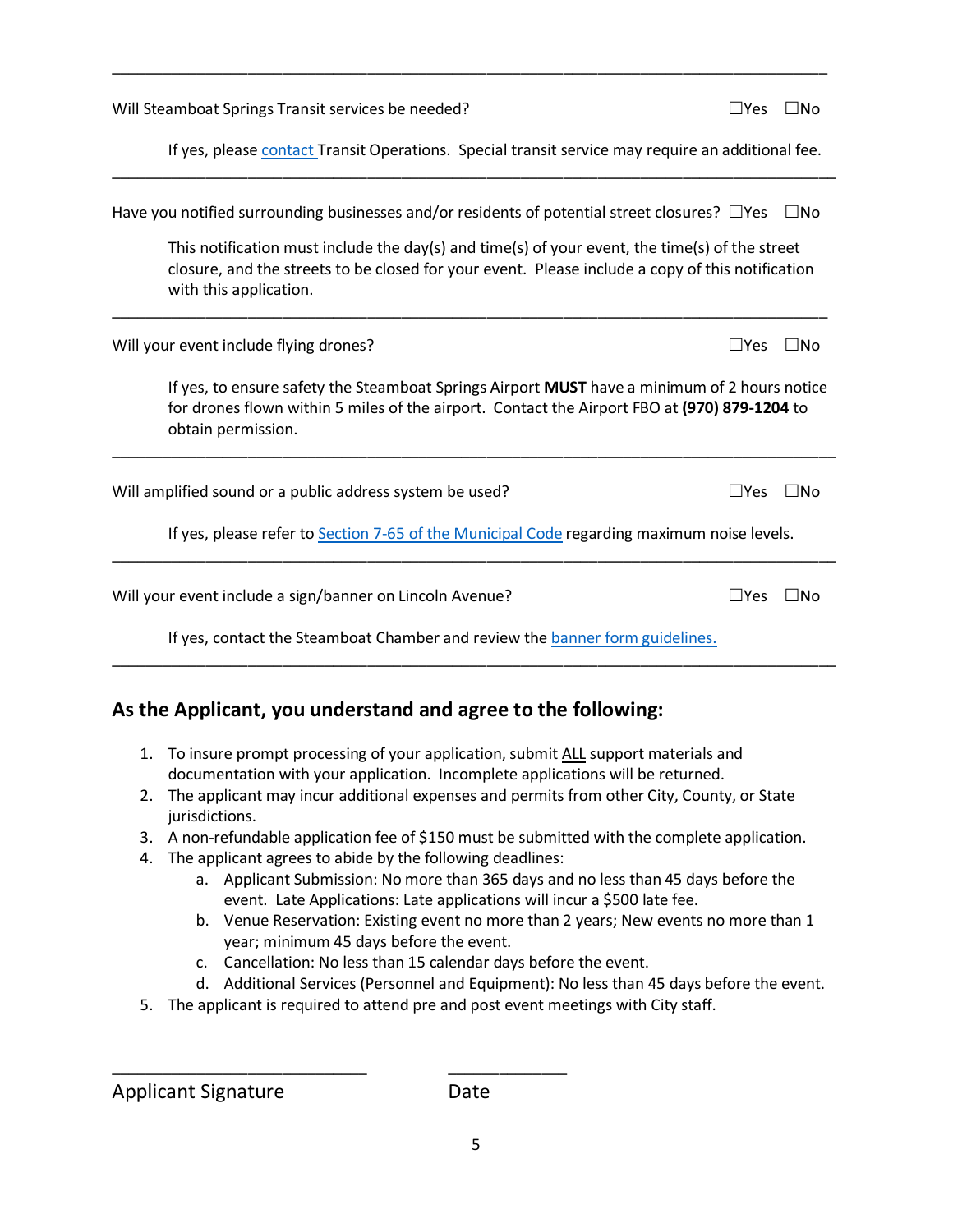

## Event Permit Rules and Regulations

All events must complete this form

The responsible organization, as a condition of being granted an Event Permit from the City of Steamboat Springs, agrees to abide by the following rules, regulations, and conditions established by the City of Steamboat Springs as follows:

1. Representatives must carry a copy of their permit with them and make copies for anyone who oversees the permitted use.

\_\_\_\_\_\_ (Initial)

2. The services and activities provided by the event are those of an independent entity and not as an employee, officer, official, or agent of the City of Steamboat Springs. The parties to this event permit are not and shall not be construed as partners, contractors for services, joint ventures or agents of one another with respect to any activities associated with this event permit.

\_\_\_\_\_\_ (Initial)

- 3. This agreement is governed by the laws of the State of Colorado. Any suit between the parties arising under this agreement shall be brought only in a court of competent jurisdiction for the Fourteenth Judicial District of the State of Colorado. \_\_\_\_\_ (Initial)
- 4. The responsible organization agrees that, in the event of any damage, loss, or injury to the facilities or to any property or equipment therein, the City of Steamboat Springs may charge the billing organization the full amount of such damage, loss, or injury. \_\_\_\_\_ (Initial)

## **Pre Event:**

#### Insurance and Indemnification

5. The responsible organization shall indemnify and hold harmless the City, its officer, officials, employees, agents, and insurance from and against any and all claims, demands suits, actions, or proceedings of any kind, including but not limited to: costs of actions and reasonable expert and attorney fees incurred by the City in any way resulting from or arising out of this event. This provision shall not and is not intended in any way or manner to waive or cause the waiver of defenses or limitation on damages provided by the Colorado Governmental Immunity Act, Section 24-10-101 et seg., Colorado Revised Statutes, the Colorado Constitution, or the common law(s) of the United States or Colorado.

\_\_\_\_\_ (Initial)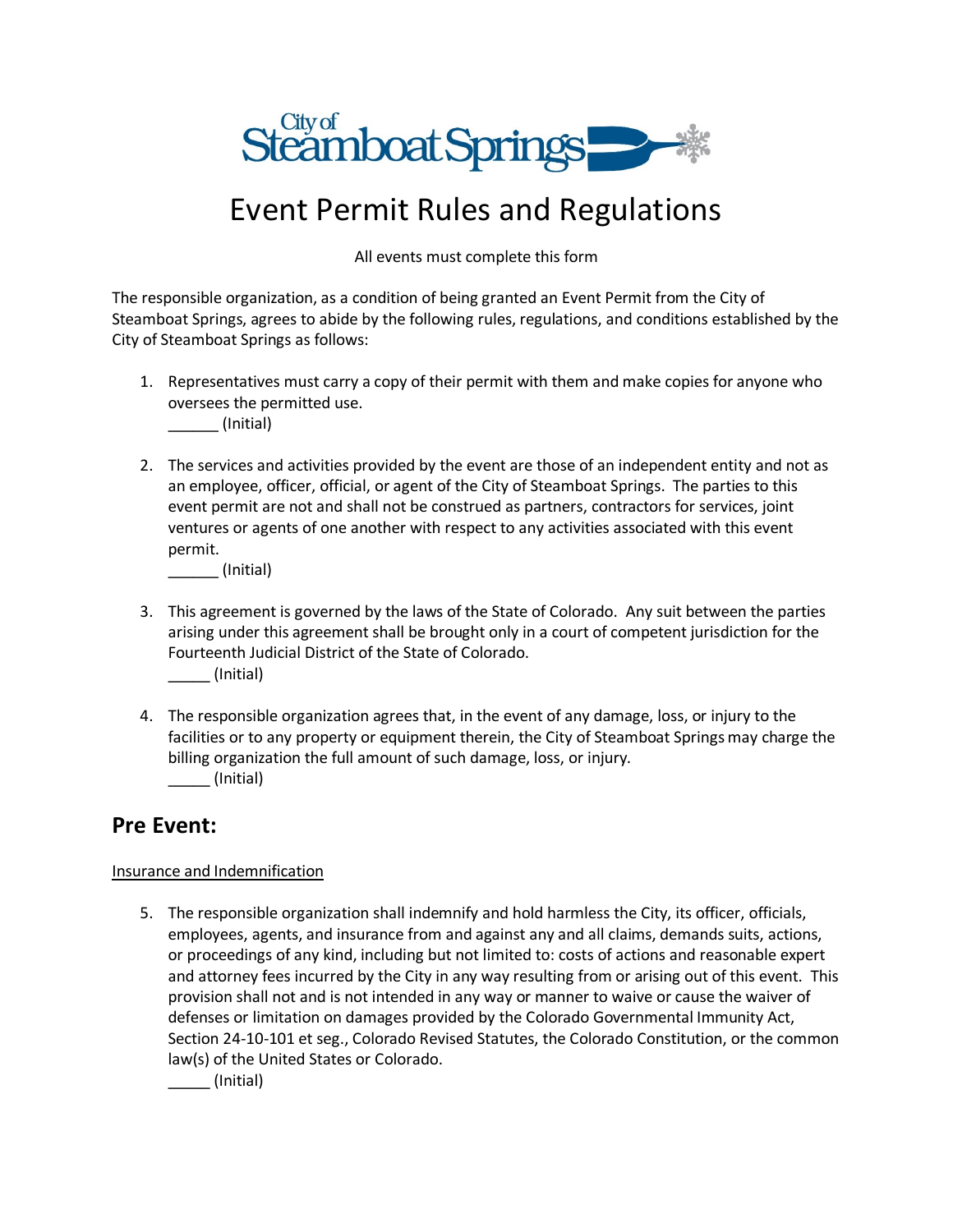6. The responsible organization shall procure and maintain, at its own costs, liability insurance in the amount of not less than \$1,000,000 against all claims, demands and other obligations incurred by the event planner/organizer in its performance of the event. Such insurance shall be in addition to any other insurance requirements imposed by law. The responsible organization shall not be relieved of any liability, claims, demands or other obligations assumed pursuant to Section 3 of these rules by reason of its failure to procure or maintain insurance in sufficient amount, duration or types. Such insurance shall be an occurrence policy. **If the Certificate of Insurance, naming the City as an additional insured, is not submitted with the application packet, it must be submitted 14 days prior to the event.** 

\_\_\_\_\_ (Initial)

- 7. Workers Compensation Insurance (Colorado Statutory Requirement). The event sponsor or responsible organization is required to provide Workers Compensation Insurance for any person who is an employee of the organization or anyone paid to work on the community event. Event sponsors often have volunteer insurance. Please specify if you have this additional insurance: Workers Compensation:  $\Box$  Yes  $\Box$  No  $\Box$  Not Applicable Volunteer Insurance: <br>
□ Yes □ No □ Not Applicable \_\_\_\_\_ (Initial)
- 8. Automobile Liability (Colorado Statutory Requirement). The event sponsor or responsible organization is required by Colorado law to provide automobile insurance to any person who is an employee, paid worker or volunteer of the organization operating an automobile. If automobiles are required or utilized for your event (auto races, parades, etc.), **please provide proof of insurance to the City Clerk's Office 14 days prior to the event.** Automobile Liability  $\Box$  Yes  $\Box$  No  $\Box$  Not Applicable  $\_$  (Initial)

#### Payment

9. To guarantee your venue reservation, payment must be received within 30 days of booking date. Reservations made within 30 days of the date of use must be paid in full immediately.  $\sqrt{ }$  (Initial)

#### Cancellation

10. Request for cancellation must be received no less than 15 days before the event. The application fee is non-refundable.

\_\_\_\_\_ (Initial)

#### Vendors

11. The responsible organization is responsible for providing a list of all vendors with this application. All vendors must have a valid sales tax license to operate within the City of Steamboat Springs.

\_\_\_\_\_ (Initial)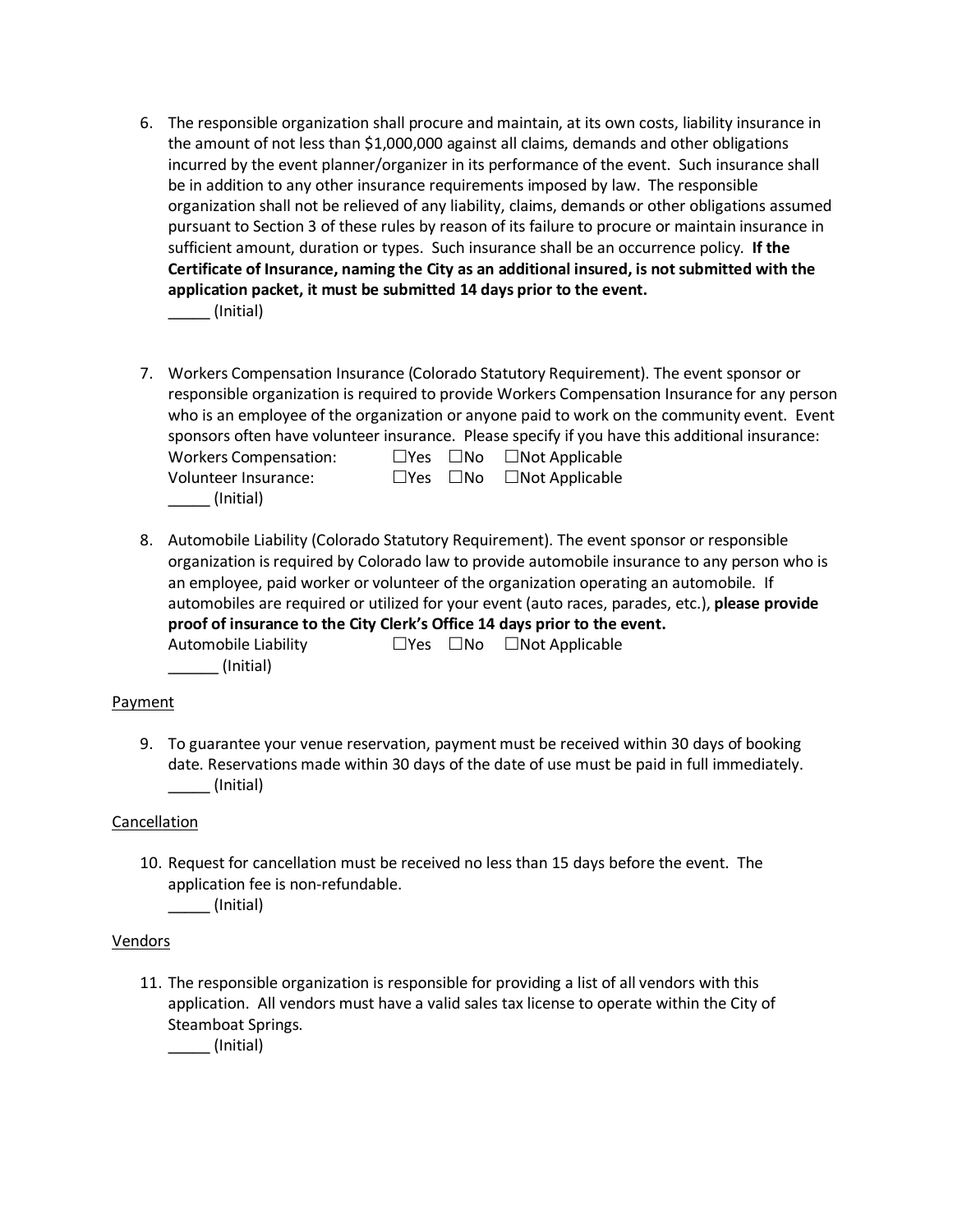### **Event Conditions:**

- 12. If construction projects impact a venue, the responsible organization will work with the City of Steamboat Springs on logistics and potential relocation. \_\_\_\_\_ (Initial)
- 13. Your group size cannot exceed the venue capacity.  $\sqrt{ }$  (Initial)
- 14. The responsible organization is responsible for communicating "Leave No Trace" principles to all participants and spectators.

\_\_\_\_\_ (Initial)

15. City facilities will generally remain available on a first-come first-served basis for all visitors. Permits do not grant exclusive use of the site, trails, or of parking facilities. Carpooling and alternative transportation should be encouraged. Permitees shall ensure that the rights and privileges of other visitors are recognized and met.

\_\_\_\_\_\_ (Initial)

- 16. If the responsible organization represents a private party or a for-profit organization, the serving of alcoholic beverages is allowed if the event is invitation only and no money is involved. Contact the City Clerk at 970-871-8248 for written approval/rejection from the Clerk's office. \_\_\_\_\_ (Initial)
- 17. All events must comply with the City's Standard Operating Procedures for Large Outdoor Festivals and Events.

\_\_\_\_\_ (Initial)

18. The responsible organization must provide trash and recycling receptacles for participants, spectators, and vendors. If holding the event on City property, the responsible organization must return the venue(s) to pre-event condition an[d email a](mailto:rlundy@steamboatsprings.net?subject=Special%20Events-%20Photo%20Trash%20and%20Recycle) photo documenting trash and recycling clean up. **Failure to clean up and provide a photo may affect future event approval.** The City reserves the right to charge for clean up.

\_\_\_\_\_ (Initial)

#### Parks/Fields/Trails

- 19. No tent stakes are to be driven into the ground. To protect the City's irrigation system, tents must be held down with weights or water barrels only. \_\_\_\_\_ (Initial)
- 20. Motor vehicles are not allowed on city trails, city parks, or open space areas. \_\_\_\_\_ (Initial)
- 21. City staff must approve signage plan on trails. Posting signage on trees or using nails on City property is prohibited.

\_\_\_\_\_ (Initial)